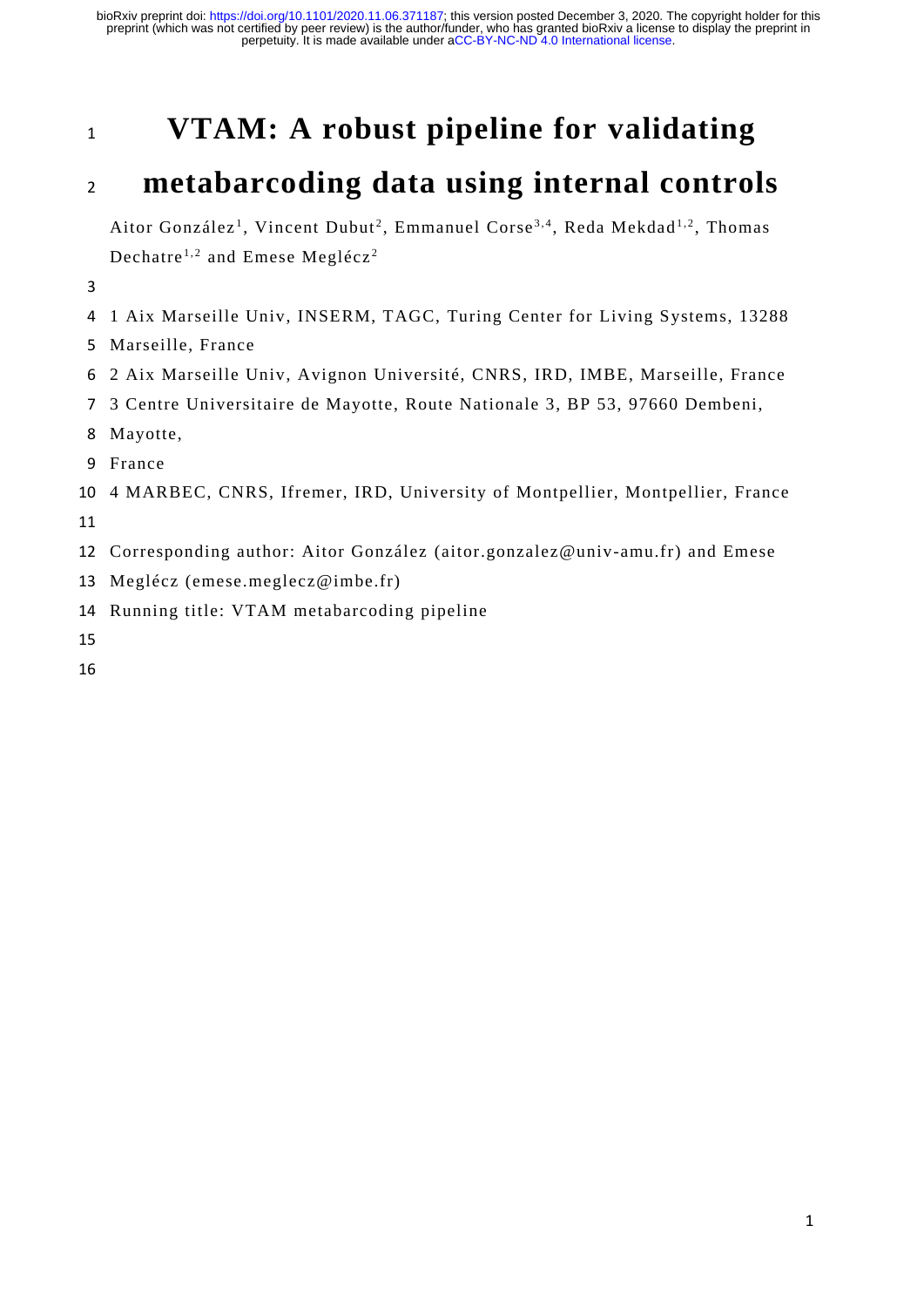## Abstract

| 18 |                                               | 1. Metabarcoding studies should be carefully designed to minimize false         |  |  |  |
|----|-----------------------------------------------|---------------------------------------------------------------------------------|--|--|--|
| 19 |                                               | positives and false negative occurrences. The use of internal controls,         |  |  |  |
| 20 |                                               | replicates, and several overlapping markers is expected to improve the          |  |  |  |
| 21 |                                               | bioinformatics data analysis.                                                   |  |  |  |
| 22 |                                               | 2. VTAM is a tool to perform all steps of data curation from raw fastq data to  |  |  |  |
| 23 |                                               | taxonomically assigned ASV (Amplicon Sequence Variant or simply variant)        |  |  |  |
| 24 |                                               | table. It addresses all known technical error types and includes other features |  |  |  |
| 25 |                                               | rarely present in existing pipelines for validating metabarcoding data:         |  |  |  |
| 26 |                                               | Filtering parameters are obtained from internal control samples; cross-         |  |  |  |
| 27 |                                               | sample contamination and tag-jump are controlled; technical replicates are      |  |  |  |
| 28 |                                               | used to ensure repeatability; it handles data obtained from several             |  |  |  |
| 29 |                                               | overlapping markers.                                                            |  |  |  |
| 30 |                                               | 3. Two datasets were analysed by VTAM and the results were compared to          |  |  |  |
| 31 |                                               | those obtained with a pipeline based on DADA2. The false positive               |  |  |  |
| 32 |                                               | occurrences in samples were considerably higher when curated by DADA2,          |  |  |  |
| 33 |                                               | which is likely due to the lack of control for tag-jump and cross-sample        |  |  |  |
| 34 |                                               | contamination.                                                                  |  |  |  |
| 35 |                                               | 4. VTAM is a robust tool to validate metabarcoding data and improve             |  |  |  |
| 36 |                                               | traceability, reproducibility, and comparability between runs and datasets.     |  |  |  |
| 37 |                                               |                                                                                 |  |  |  |
| 38 |                                               | Keywords: metabarcoding, mock sample, negative control, replicates, taxonomic   |  |  |  |
| 39 | assignation, false positives, false negatives |                                                                                 |  |  |  |
|    |                                               |                                                                                 |  |  |  |

## 1 Introduction

 Metabarcoding has become a powerful approach to study biodiversity from environmental samples (including gut content or faecal samples). Metabarcoding, however, is prone to some pitfalls, and consequently, every metabarcoding study should be designed in a from-benchtop-to-desktop way (from sampling to data analysis) to minimize the bias of each step on the outcome (Alberdi, Aizpurua, Gilbert, & Bohmann, 2018; Cristescu & Hebert, 2018; Zinger et al., 2019). Several papers have called for good practice in study design, data production and analyses to ensure repeatability and comparability between studies. Notably, the importance of mock community samples, negative controls, and replicates is frequently highlighted (Alberdi et al., 2018; Bakker, 2018; Cristescu & Hebert, 2018;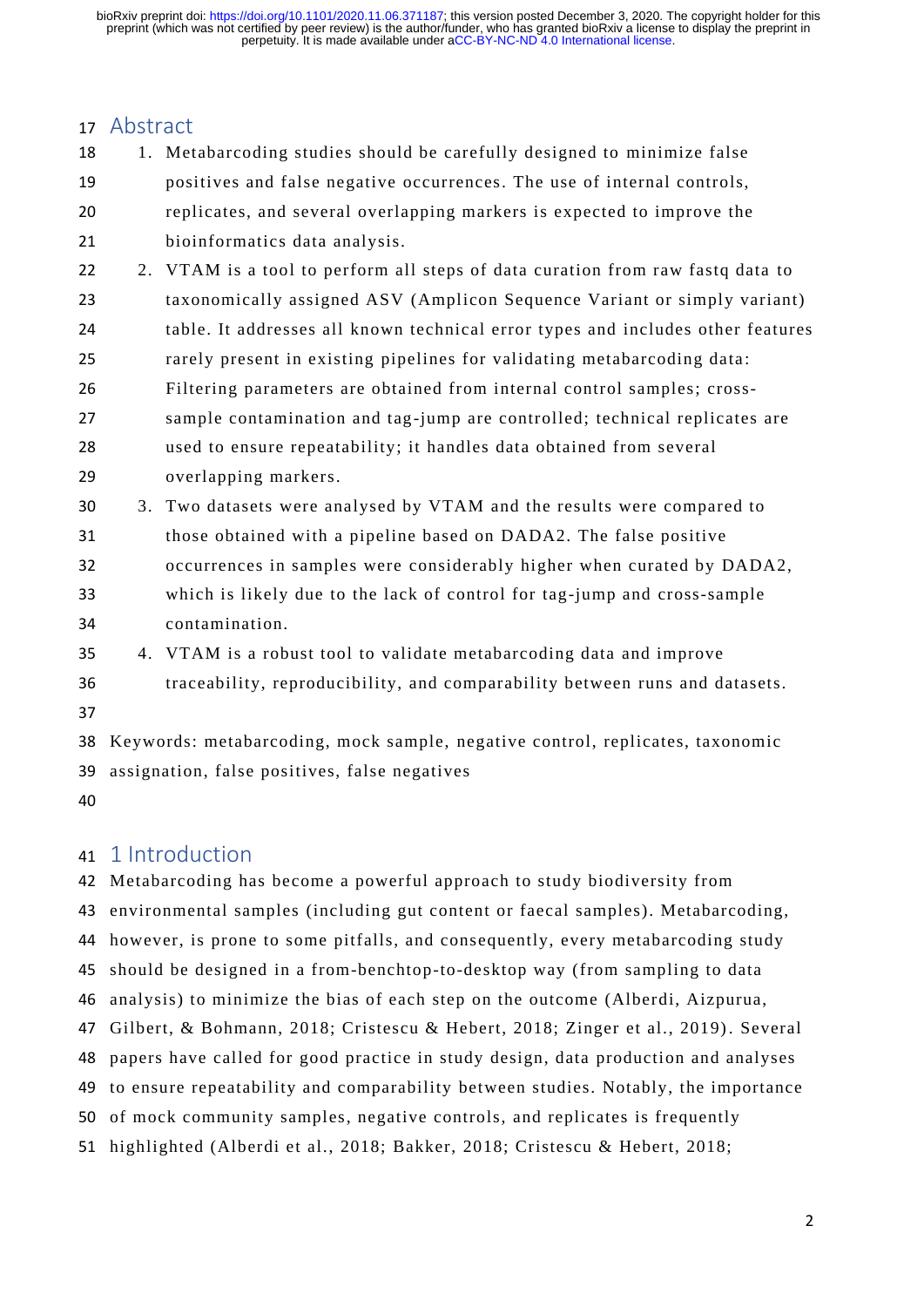O'Rourke, Bokulich, Jusino, MacManes, & Foster, 2020). However, their use in bioinformatics pipelines is often limited to the verification of expectations. In this study, we present the bioinformatics pipeline, VTAM (Validation and Taxonomic Assignation of Metabarcoding data) that effectively integrates negative controls, mock communities and technical replicates to control experimental 57 fluctuations (e.g. sequencing depth, PCR stochasticity) and validate metabarcoding data. A recent study on the effect of different steps of data curation on spatial partitioning of biodiversity listed the following potential problems: Sequencing and PCR errors, presence of highly spurious sequences, chimeras, internal or external contamination and dysfunctional PCRs (Calderón‐Sanou, Münkemüller, Boyer, Zinger, & Thuiller, 2020). They showed that exhaustive curation and ensuring repeatability by technical replicates are necessary, especially for biodiversity measurements. Ideally, a metabarcoding workflow should address all of these technical errors. Existing tools, however, are either highly flexible but too complex or they do not include the curation of all potential biases (Mahé, Rognes, Quince, de Vargas, & Dunthorn, 2014; Boyer et al., 2016; Callahan et al., 2016; Edgar, 2016b; Rognes, Flouri, Nichols, Quince, & Mahé, 2016; Bolyen et al., 2019). The filtering steps of VTAM aim to address these points and include several additional features that are unique or rarely found in existing pipelines: (i) the use of internal controls and (ii) replicates to optimize filtering parameter values; (iii) the integration of multiple overlapping markers and (iv) filtration to address cross- sample contamination, including tag-jumps. Finally, VTAM is a variant-based filtering pipeline (such as other denoising methods: Callahan et al., 2016; Edgar, 2016b) that deals with amplicon sequence variants (ASVs).

#### 2 Features

#### 2.1 Implementation

 VTAM is based on the method described in Corse et al. 2017. It is a command-line application that runs on Linux, MacOS or Windows Subsystem for Linux (WSL). VTAM is implemented in Python3, using a Conda environment to ensure repeatability and easy installation of VTAM and these third-party applications: WopMars [\(https://wopmars.readthedocs.io](https://wopmars.readthedocs.io/) ), NCBI BLAST, Vsearch (Rognes et al.,

- 2016), Cutadapt (Martin, 2011). Data is stored in an SQLite database that ensures
- traceability.
-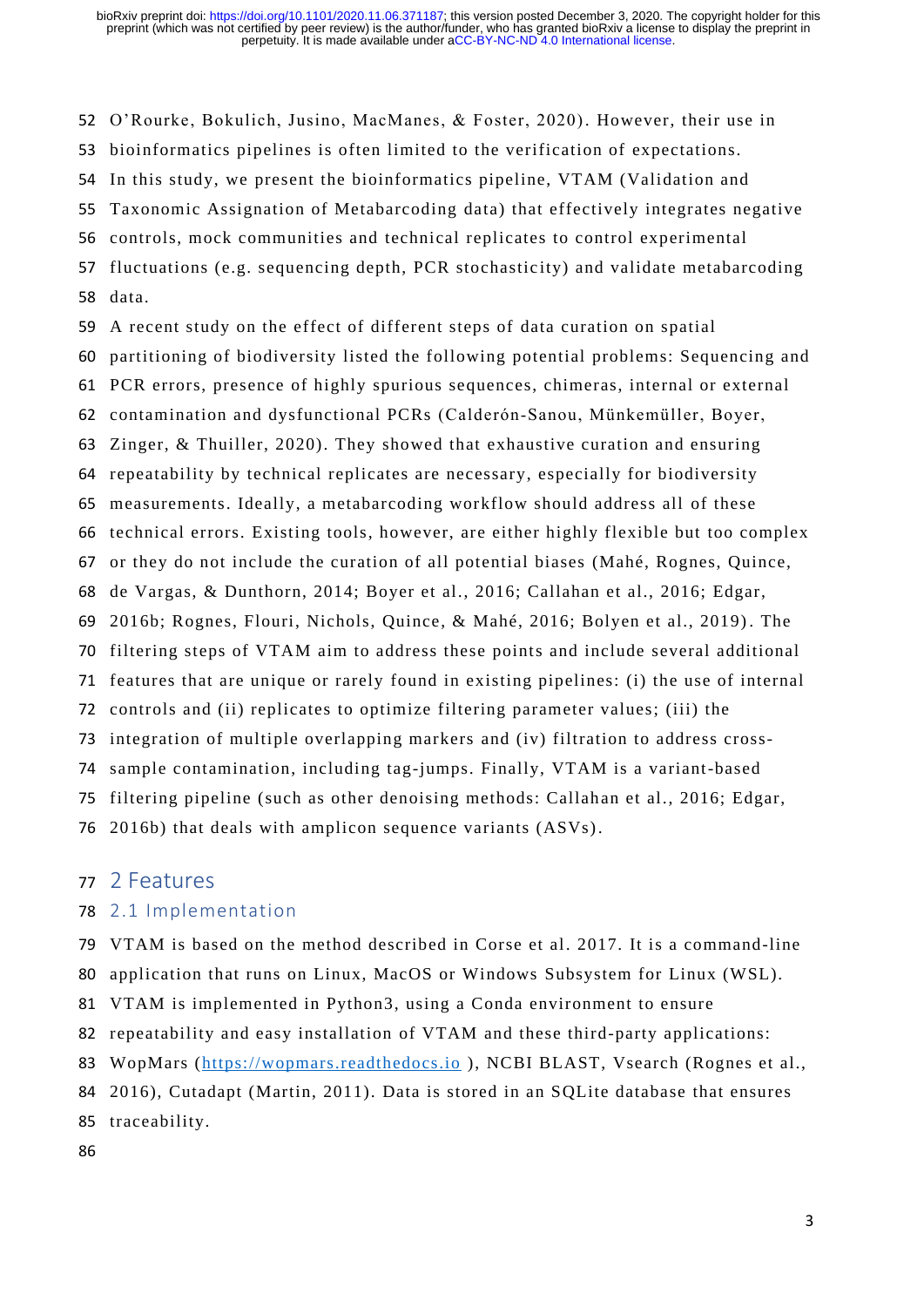#### 2.2 Workflow

- Table 1 summarizes the different commands and steps of VTAM, their purpose and
- the related error types.
- 2.2.1 Pre-processing (optional)
- An example of the data structure is illustrated in Fig. 1.
- Paired-end FASTQ files are merged, reads are trimmed and demultiplexed
- 93 according to forward and reverse tag combinations.

2.2.2 Filtering

- Demultiplexed reads are dereplicated and ASVs are stored in an SQLite database.
- All occurrences are characterized by their read count.
- *FilterLFN:* eliminates occurrences likely due to Low Frequency Noise . Occurrences
- 98 are filtered out if they have low read counts (i) in absolute terms ( $N_{ijk}$  is small,
- 99 where  $N_{ijk}$  is the read count of variant i in sample j and replicate k), (ii) compared
- 100 to the total number of reads of the sample-replicate  $(N_{ijk}/N_{jk})$  or (iii) compared to
- 101 the total number of reads of the variant  $(N_{ijk}/N_i)$ .
- *FilterMinReplicateNumber*: Occurrences are retained only if the ASV is pre sent in
- at least a user-defined number of replicates.
- *FilterPCRerror*: ASVs with one difference from another ASV of the same sample
- are filtered out if the proportion of their read counts is below a user-defined
- threshold value.
- *FilterChimera* runs the uchime3\_denovo chimera filtering implemented in *vsearch*.
- *FilterRenkonen* removes whole replicates that are too different compared to other
- replicates in the same sample.
- *FilterIndel* and *FilterCodonStop* are intended to detect pseudogenes and should
- only be used for coding markers. *FilterIndel* eliminates all variants, with aberrant
- length, where the modulo three of the length is different from the majority.
- *FilterCodonStop* eliminates all variants that have codon STOP in all reading frames of the direct strand.
- 115 The output of the filters is an ASV table with validated variants in lines, samples in
- columns and the sum of read counts over replicates in the cells.
- 2.2.3 Taxonomic assignation
- Taxonomic assignation is based on the Lowest Taxonomic Group method described
- in detail in Supporting Information 1. The taxonomic reference database has a
- BLAST format with taxonomic identifiers so that custom databases or the complete
- NCBI nucleotide database can be used by VTAM. A custom taxonomic reference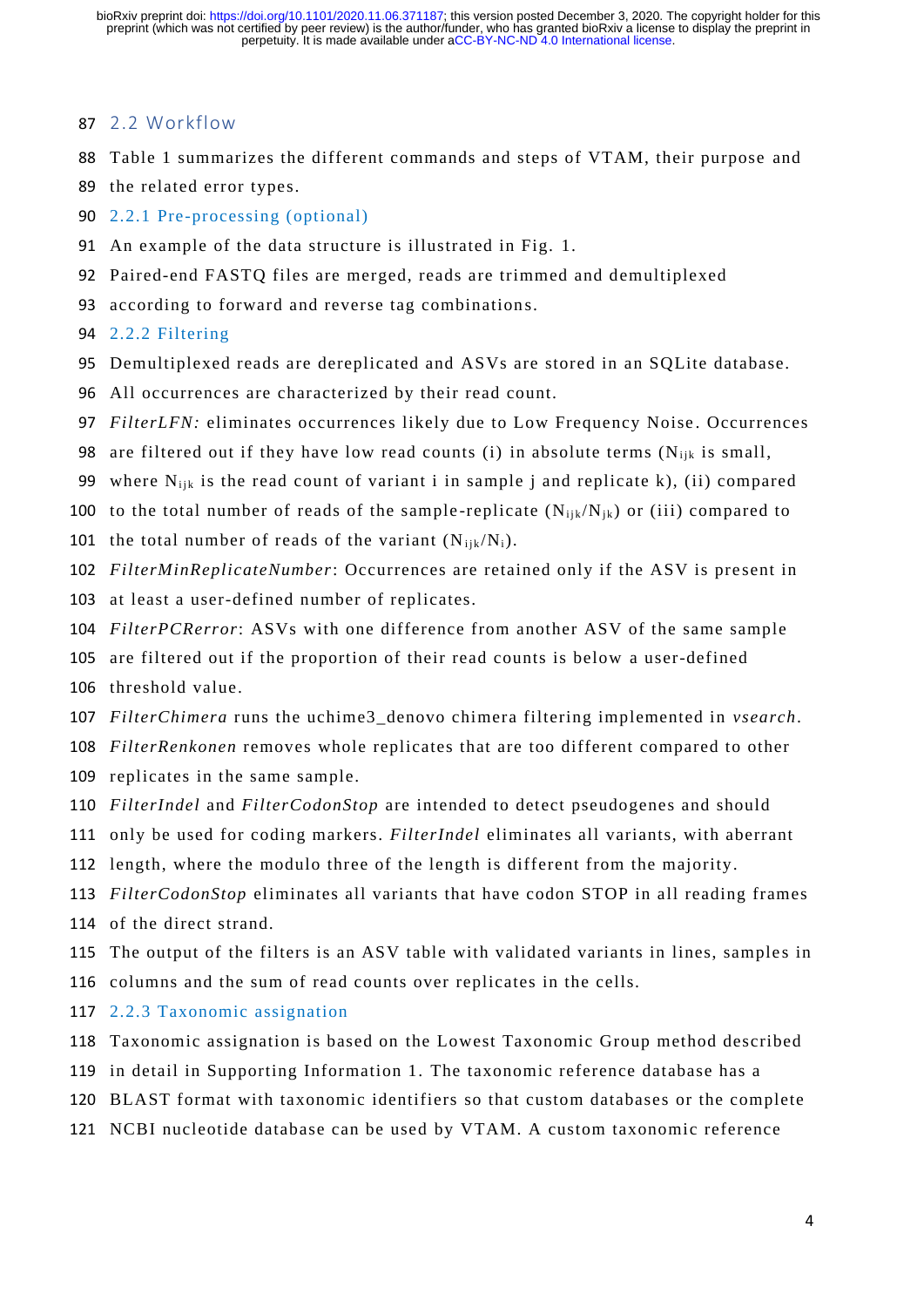#### database of COI sequences mined from NCBI nucleotide and BOLD

- 123 (<https://www.boldsystems.org/>) databases is available with the program.
- 2.2.4 Parameter optimization

 Users should first identify expected and unexpected occurrences based on the first filtration with default parameters. The optimization step will guide users to choose parameter values that maximize the number of expected occurrences in the dataset and minimize the number of unexpected occurrences (false positives). Parameters are optimized for the three LFN filters and the FilterPCRerror. Optimized parameters can then be used to repeat the filtering steps. 2.2.5 Pool runs/markers

 A run is FASTQ data from a sequencing run and a marker is a region of a locus amplified by a primer pair. The pool command produces an ASV table with any

number of run-marker combinations. When more than one overlapping marker is

135 used, ASVs identical to their overlapping parts are pooled to the same line.

### 3 Benchmarking

- VTAM was tested with two published metabarcoding datasets: a fish dataset obtained from fish faecal samples (Corse et al., 2017), and a bat dataset obtained from bat guano samples (Galan et al., 2018) . Both datasets included negative controls, mock samples and three PCR replicates. A fragment of the COI gene was amplified using two overlapping markers in the fish dataset, and one in the bat
- dataset (See details in the original studies).
- Both datasets were analysed by VTAM. The fish dataset was analysed separately for the two markers and the results of both markers were pooled together.
- Both datasets were also analysed with the DADA2 denoising algorithm (Callahan et
- al., 2016), one of the most widely used methods for metabarcoding data curation.
- The output of DADA2 was filtered by LULU (Frøslev et al., 2017) to further
- eliminate probable false positive occurrences. Then the three replicates of each
- sample were pooled (as in VTAM), only accepting the occurrence if it was present
- in at least two replicates (Supporting information 2).
- We compared the α-diversity and β-diversity obtained for the environmental
- 152 samples to address the effect of the curation pipelines on diversity estimations.  $\alpha$ -
- diversity was estimated using both ASV richness and cluster richness ( clusters
- aggregate ASVs with <3% divergence), and β-diversity was summarized using the
- Bray-Curtis pairwise dissimilarity index. (Supporting information 3).
- In the fish dataset, all expected variants in the mock samples were validated by
- both pipelines. However, in the bat dataset, two expected variants had very low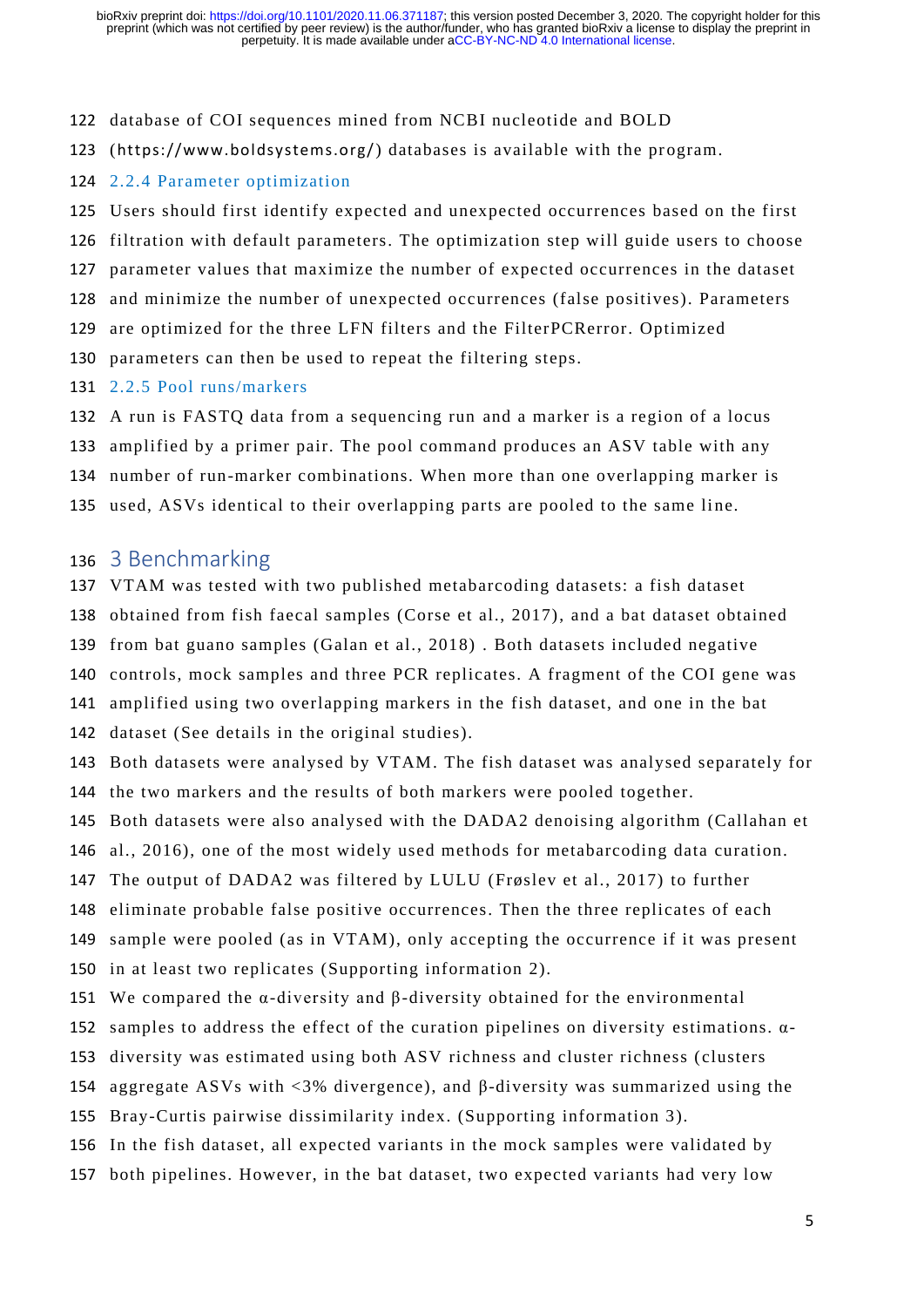read abundance (2-18 reads/replicate), which were in the range of the number of reads in the negative controls (ten out of the 19 negative controls had at least one read count greater than 18). Therefore, we ignored these two expected variants in the Bulk France mock sample, and we optimized the VTAM parameters to retain all other expected occurrences.

 After filtering with VTAM, the number of false positives in the mock samples was markedly lower than with DADA2 (Table 2). Similarly, ASV and cluster richness were on average two times lower with VTAM than with DADA2 in environmental samples (Fig. 2A and B). In contrast, dissimilarities between samples were higher with VTAM (Fig. 2D). In both pipelines, most clusters contained a single ASV (Supporting information 3; Fig. 2C).

### 4 Discussion

 Metabarcoding is known to be prone to two types of errors: false negatives and false positives. Based on controls (negative and mock samples), VTAM aims to find a compromise between these two error types by minimizing false positive occurrences while retaining expected variants in mock samples to avoid false negatives. Therefore, the mock samples should contain both well and weakly amplified taxa, where the abundance, i.e. the number of reads, of weakly amplified taxa is marginally higher than those found in negative samples. This should ensure finding filtering parameter values that simultaneously minimize false positives and false negatives. Additionally, in large-scale studies with more than one sequencing run, the use of identical mock samples in all runs can ensure comparability among runs if they consistently yield the same results.

 The use of technical replicates is another important tool to limit false positives and false negatives (Alberdi et al. 2018, Corse et al. 2017). False positives can be strongly reduced by only accepting variants in a sample if they are present in at least a certain number of replicates. This strategy is strongly advised to reduce experimental stochasticity and validate ASV occurrences. Furthermore, removing replicates with radically different compositions (Renkonen filter) further reduces the effect of experimental stochasticity (De Barba et al., 2014). Additionally, false negatives can be further reduced by amplifying several markers (Corse et al., 2019). If the different markers overlap, VTAM can pool sequences that are identical in their overlapping regions. This integrates the results of different markers unambiguously.

 While false positive occurrences due to sequencing and PCR errors are generally well detected by denoising pipelines such as DADA2, tag-jump and cross-sample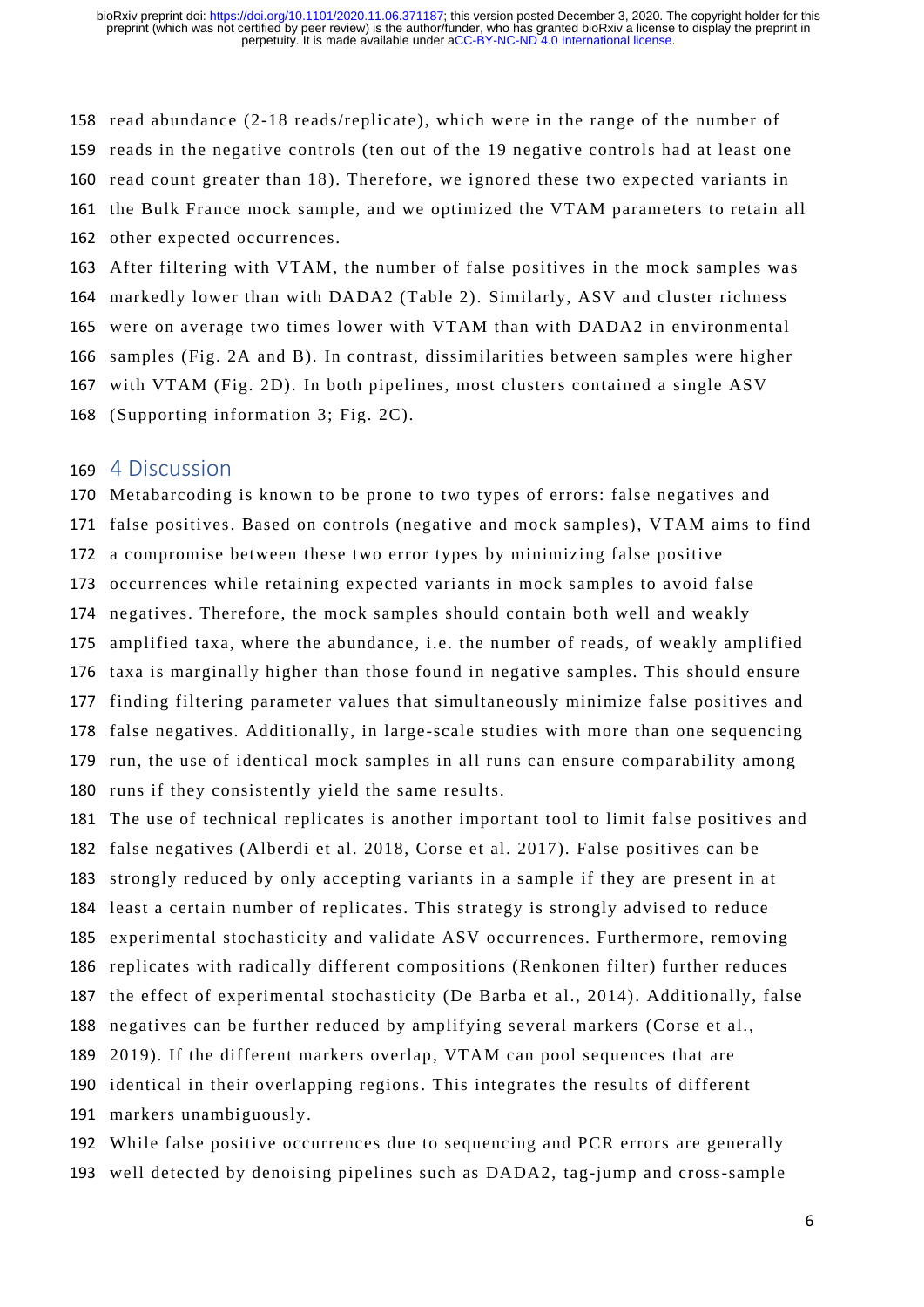contamination are rarely taken into account (but see Boyer et al., 2016; Edgar, 2016a). However, failing to filter out these artefacts is likely to inflate false positive occurrences and artificially increase inter-sample similarities. In fact, the DADA2 based pipeline produced ASV and cluster richness per sample that was on average twice as high as with VTAM and even higher for some samples (Fig. 2 A, B). On the other hand, dissimilarities between samples were lower after DADA2 filtration. Additionally, the near 1:1 correlation between ASV and cluster richness in both pipelines indicated that most clusters contained just one ASV per sample. This supports the notion that diversity inflation in DADA2 resulted from unfiltered tag-jump contaminations rather than PCR or sequencing errors as this would have 204 produced more ASVs that belong to the same cluster. Our VTAM pipeline, 205 therefore, appears more appropriate for comparing the diversity between samples and for investigating the biological response s to environmental change.

#### 5 Conclusions

 The VTAM metabarcoding pipeline aims to address known technical errors during data analysis (Table 1) to validate metabarcoding data . It is a complete pipeline from raw FASTQ data to curated ASV tables with taxonomic assignments. The implementation of VTAM provides several advantages such as using a Conda environment to facilitate the installation, data storage in SQLite database for traceability and the possibility to run one or several sequencing run -marker combinations using the same command. VTAM includes features rarely considered in most metabarcoding pipelines, and we believe it provides a useful tool for the analysis and validation of metabarcoding data for conducting robust analyses of biodiversity.

### Acknowledgements

 We thank Diane Zarzoso-Lacoste and Samanta Ortuno Miguel for valuable comments on the use of VTAM, Luc Giffon and Lionel Spinelli for the development of Wopmars and Kurt Villsen for English editing. Centre de Calcul Intensif d'Aix - Marseille is acknowledged for granting access to its high performance computing 223 resources. This work is a contribution to the European project SEAMoBB, funded by ERA-Net Mar-TERA and managed by ANR (number ANR\_17\_MART-0001\_01).

## Authors' contributions

 EM, EC, VD conceived the ideas and designed the methodology. EM and AG conceived the software architecture and tested the VTAM. AG, TD and RM developed the VTAM software; AG contributed to the WopMars software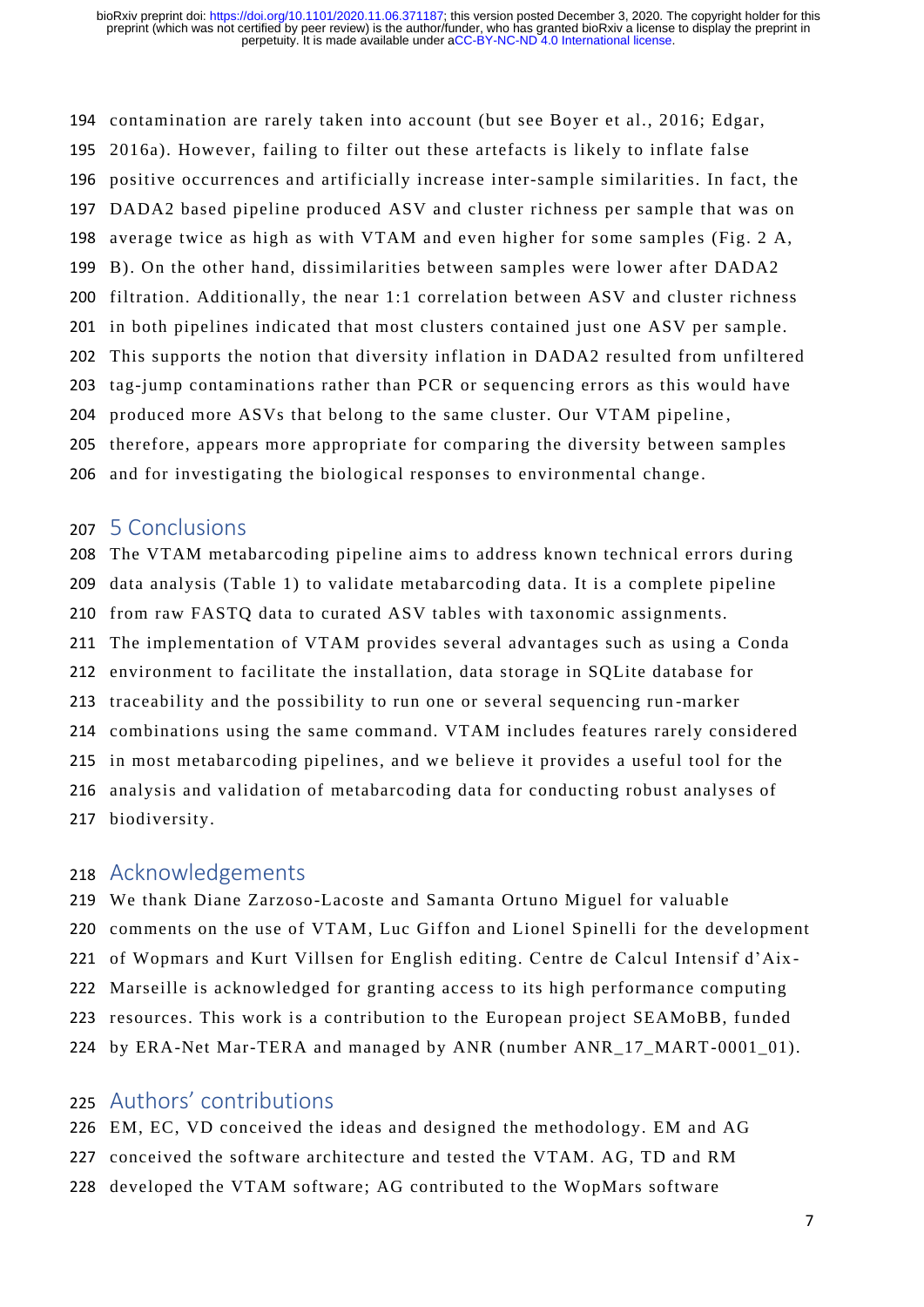- development. EM, AG, VD and EC wrote the manuscript. All authors contributed
- critically to the draft and approved the final version of the manuscript.

- Data Availability
- VTAM is available at [https://github.com/aitgon/vtam.](https://github.com/aitgon/vtam) A detailed user manual is
- found at [https://vtam.readthedocs.io.](https://vtam.readthedocs.io/)
- Empirical data used in this paper are available from the Dryad Digital Repository
- <https://datadryad.org/stash/dataset/doi:10.5061/dryad.f40v5> and
- <https://datadryad.org/stash/dataset/doi:10.5061/dryad.kv02g> .
- References
- Alberdi, A., Aizpurua, O., Gilbert, M. T. P., & Bohmann, K. (2018). Scrutinizing
- key steps for reliable metabarcoding of environmental samples. *Methods in Ecology and Evolution*, *9*(1), 134–147. doi:10.1111/2041-210X.12849
- 
- Bakker, M. G. (2018). A fungal mock community control for amplicon sequencing experiments. *Molecular Ecology Resources*, *18*(3), 541–556. doi:10.1111/1755- 0998.12760
- Bolyen, E., Rideout, J. R., Dillon, M. R., Bokulich, N. A., Abnet, C. C., Al-
- Ghalith, G. A., … Caporaso, J. G. (2019). Reproducible, interactive, scalable and extensible microbiome data science using QIIME 2. *Nature Biotechnology*, *37*(8), 852–857. doi:10.1038/s41587-019-0209-9
- Boyer, F., Mercier, C., Bonin, A., Bras, Y. L., Taberlet, P., & Coissac , E. (2016). obitools: a unix-inspired software package for DNA metabarcoding. *Molecular Ecology Resources*, *16*(1), 176–182. doi:10.1111/1755-0998.12428
- Calderón‐Sanou, I., Münkemüller, T., Boyer, F., Zinger, L., & Thuiller, W. (2020).
- From environmental DNA sequences to ecological conclusions: How strong is the
- influence of methodological choices? *Journal of Biogeography*, *47*(1), 193–206.
- doi:10.1111/jbi.13681
- Callahan, B. J., McMurdie, P. J., Rosen, M. J., Han, A. W., Johnson, A. J. A., &
- Holmes, S. P. (2016). DADA2: High-resolution sample inference from Illumina
- amplicon data. *Nature Methods*, *13*(7), 581–583. doi:10.1038/nmeth.3869
- Corse, E., Meglécz, E., Archambaud, G., Ardisson, M., Martin, J.-F., Tougard, C.,
- … Dubut, V. (2017). A from-benchtop-to-desktop workflow for validating HTS data

and for taxonomic identification in diet metabarcoding studies. *Molecular Ecology* 

- *Resources*, *17*(6), e146–e159. doi:10.1111/1755-0998.12703
- Corse, E., Tougard, C., Archambaud‐Suard, G., Agnèse, J.-F., Mandeng, F. D. M.,
- Bilong, C. F. B., … Dubut, V. (2019). One -locus-several-primers: A strategy to
- improve the taxonomic and haplotypic coverage in diet metabarcoding studies.
- *Ecology and Evolution*, *9*(8), 4603–4620. doi:10.1002/ece3.5063
- 267 Cristescu, M. E., & Hebert, P. D. N. (2018). Uses and Misuses of Environmental DNA in Biodiversity Science and Conservation. *Annual Review of Ecology,*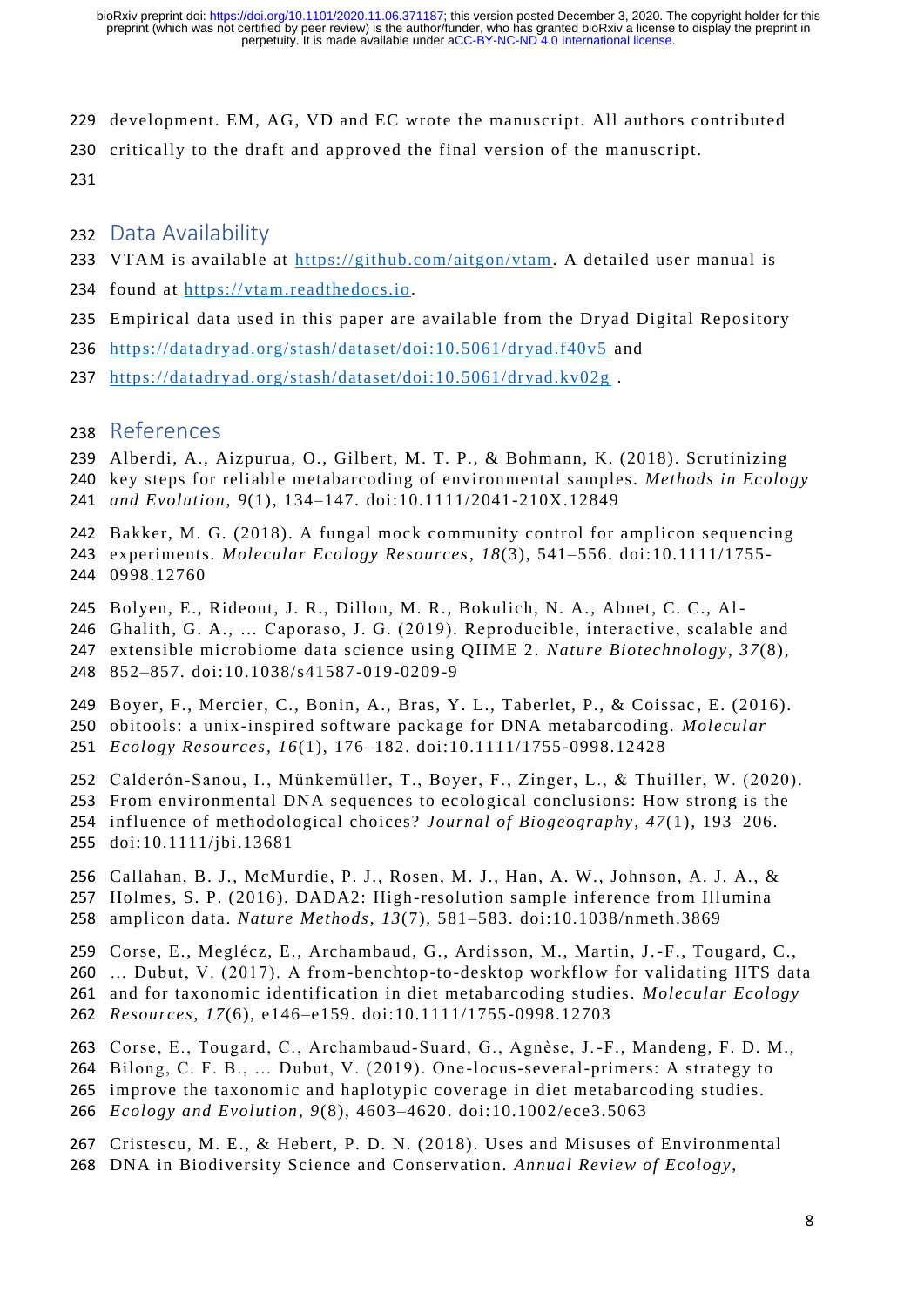*Evolution, and Systematics*, *49*(1), 209–230. doi:10.1146/annurev-ecolsys-110617- 062306

- De Barba, M., Miquel, C., Boyer, F., Mercier, C., Rioux, D., Coissac, E., &
- Taberlet, P. (2014). DNA metabarcoding multiplexing and validation of data
- accuracy for diet assessment: application to omnivorous diet. *Molecular Ecology Resources*, *14*(2), 306–323. doi:10.1111/1755-0998.12188
- 
- Edgar, R. C. (2016a). UNCROSS: Filtering of high-frequency cross-talk in 16S amplicon reads. *BioRxiv*, 088666. doi:10.1101/088666
- Edgar, R. C. (2016b). UNOISE2: improved error-correction for Illumina 16S and ITS amplicon sequencing. *BioRxiv*, 081257. doi:10.1101/081257
- Frøslev, T. G., Kjøller, R., Bruun, H. H., Ejrnæs, R., Brunbjerg, A. K., Pietroni, C.,
- & Hansen, A. J. (2017). Algorithm for post-clustering curation of DNA amplicon
- data yields reliable biodiversity estimates. *Nature Communications*, *8*(1), 1–11. doi:10.1038/s41467-017-01312-x
- Galan, M., Pons, J.-B., Tournayre, O., Pierre, É., Leuchtmann, M., Pontier, D., &
- Charbonnel, N. (2018). Metabarcoding for the parallel identification of several
- hundred predators and their prey: Application to bat species diet analysis.
- *Molecular Ecology Resources*, *18*(3), 474–489. doi:10.1111/1755-0998.12749
- Mahé, F., Rognes, T., Quince, C., de Vargas, C., & Dunthorn, M. (2014). Swarm: robust and fast clustering method for amplicon -based studies. *PeerJ*, *2*, e593. doi:10.7717/peerj.593
- Martin, M. (2011). Cutadapt removes adapter sequences from high -throughput sequencing reads. *EMBnet.Journal*, *17*(1), 10–12. doi:10.14806/ej.17.1.200
- O'Rourke, D. R., Bokulich, N. A., Jusino, M. A., MacManes, M. D., & Foster, J. T. (2020). A total crapshoot? Evaluating bioinformatic decisions in animal diet metabarcoding analyses. *Ecology and Evolution*, *10*(18), 9721–9739. doi:10.1002/ece3.6594
- 
- Rognes, T., Flouri, T., Nichols, B., Quince, C., & Mahé, F. (2016). VSEARCH: a versatile open source tool for metagenomics. *PeerJ*, *4*, e2584.
- doi:10.7717/peerj.2584
- Zinger, L., Bonin, A., Alsos, I. G., Bálint, M., Bik, H., Boyer, F., … Taberlet, P.
- (2019). DNA metabarcoding—Need for robust experimental designs to draw sound
- ecological conclusions. *Molecular Ecology* , *28*(8), 1857–1862.
- doi:10.1111/mec.15060
- 
-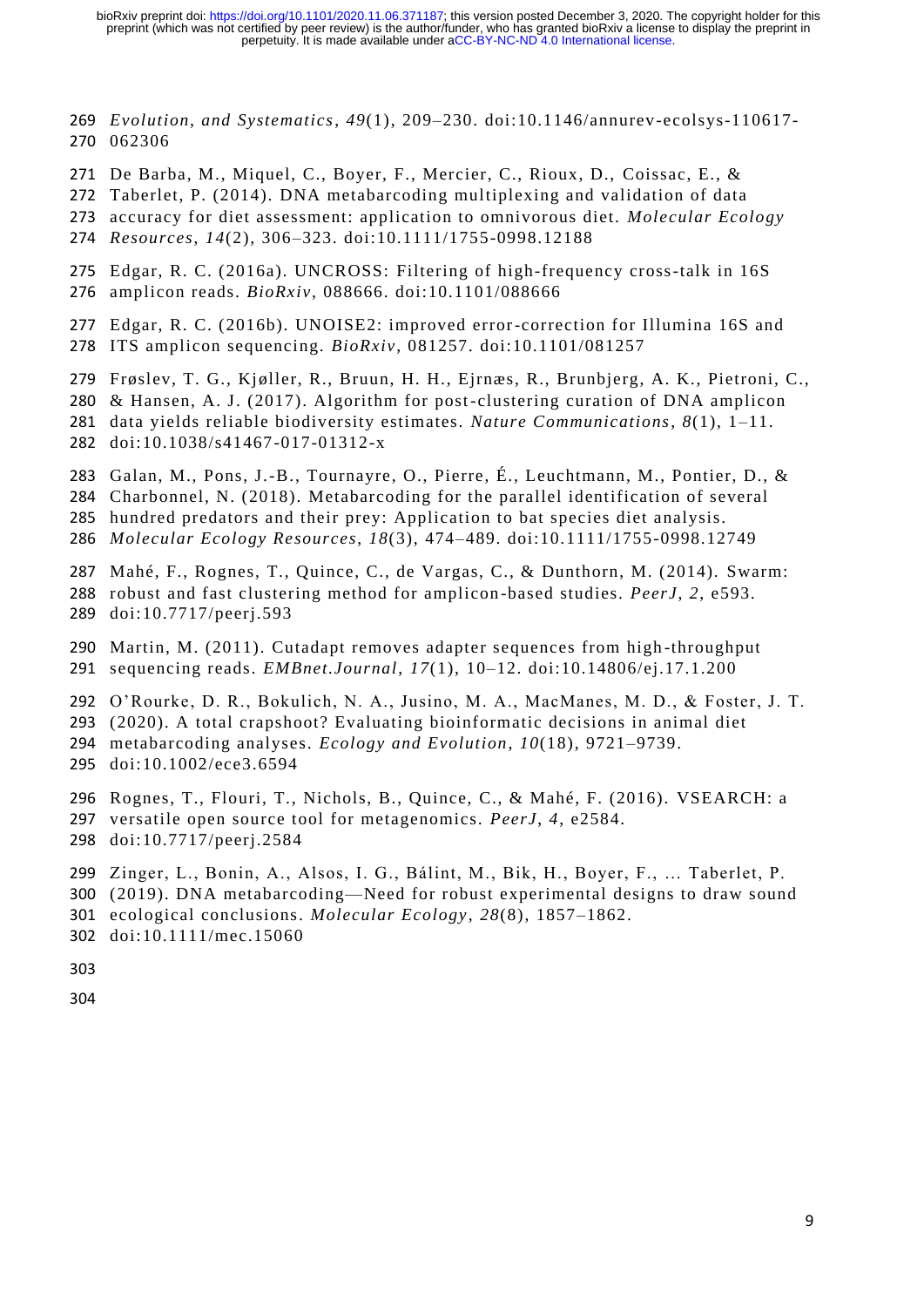# <sup>305</sup> Figures and tables

#### 306



307

308 Figure 1. An example of a data structure with one run, two markers and 309 three replicates for each sample. S1-R1: Replicate1 of Sample1. Replicates 310 are not essential but strongly recommended. Samples should include at least 311 one mock sample and one negative control.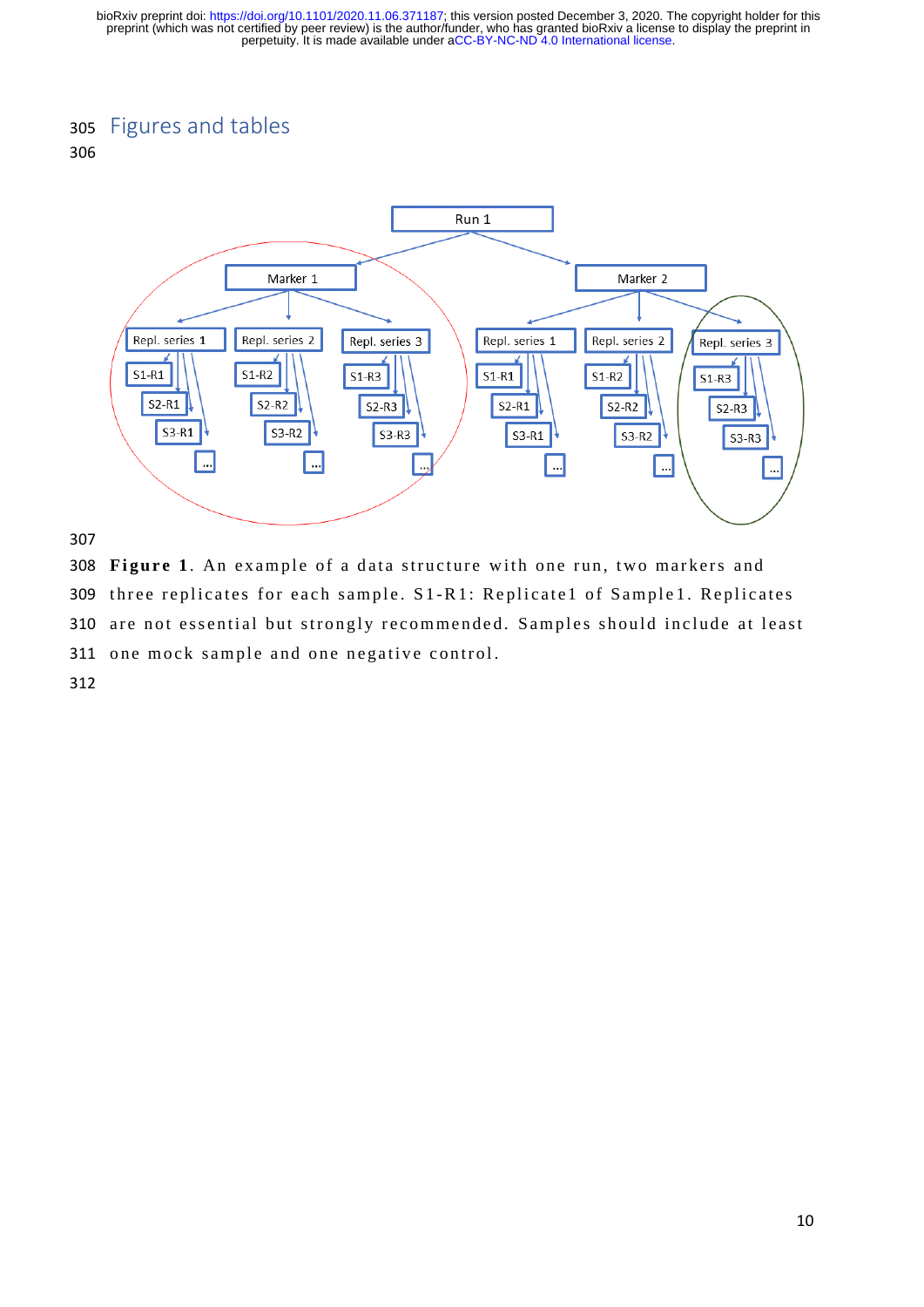313







319 D)  $\beta$ -diversity was estimated using the Bray-Curtis dissimilarity index 320 calculated for each pairwise sample comparison. Solid lines indicate linear 321 regression lines, hatched lines are the 1:1 reference lines.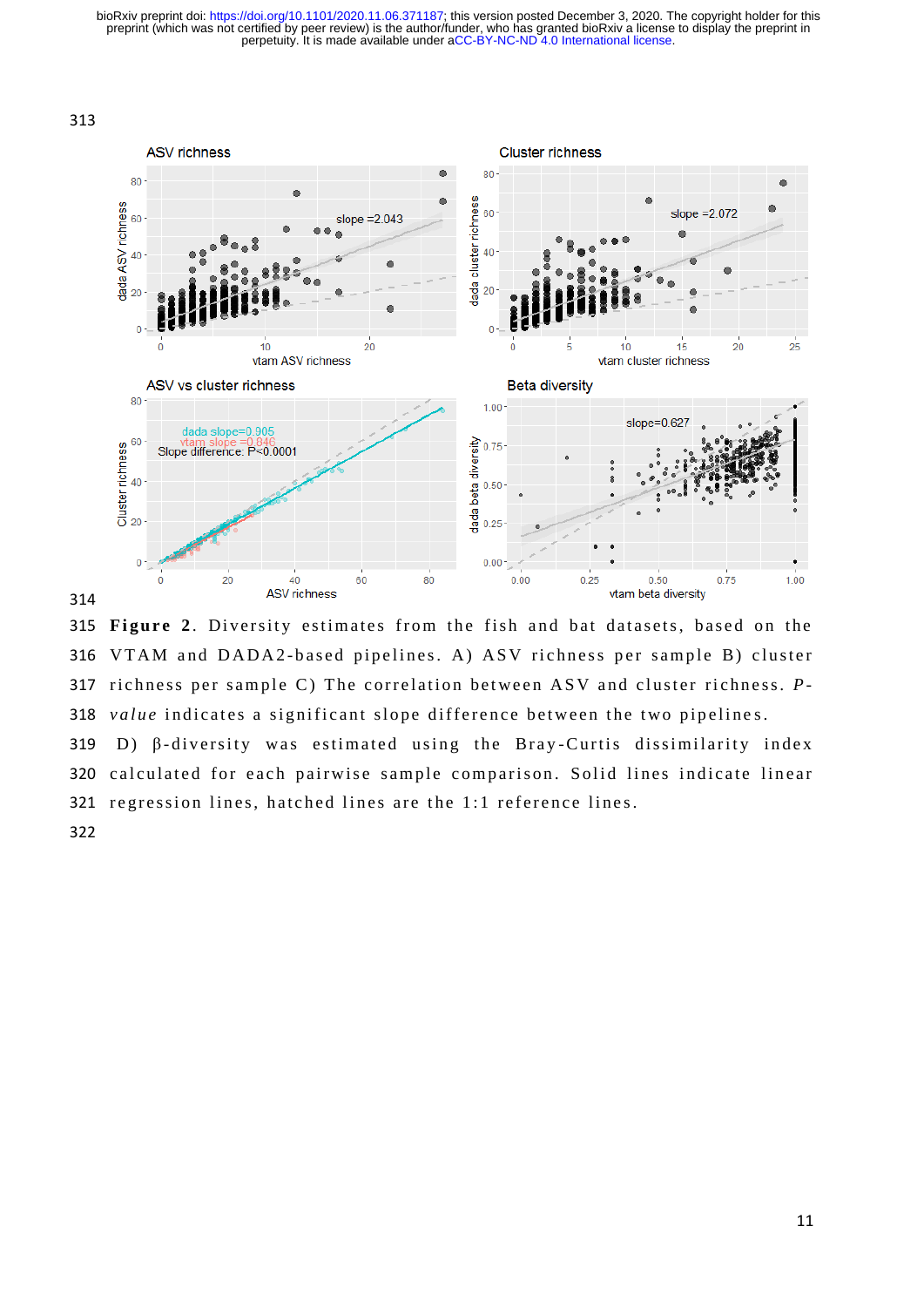## 323

### 324 Table 1. List of VTAM commands and their roles.

325

| <b>VTAM</b> | VTAM step                               |                                                             |                           |
|-------------|-----------------------------------------|-------------------------------------------------------------|---------------------------|
| command     | (Name in Corse et al. 2017)             | Role                                                        | Error Type                |
|             |                                         |                                                             |                           |
|             |                                         | Merges paired-end reads                                     |                           |
| merge       |                                         | and quality filtering                                       | Sequencing errors         |
|             |                                         |                                                             |                           |
|             |                                         |                                                             |                           |
| sortreads   |                                         | Assigns reads to samples                                    | Sequencing errors         |
| filter      | Dereplicate                             | Dereplicates                                                |                           |
|             |                                         |                                                             | Sequencing errors,        |
|             |                                         |                                                             | highly spurious se-       |
| filter      | Delete singletons<br>Deletes singletons |                                                             | quences                   |
|             | LFN variant filter                      | Deletes low frequency er-                                   | Tug jump, inter sam-      |
| filter      | (LFNtag)                                | rors                                                        | ple contamination         |
|             | LFN read count filter                   | Deletes low frequency er-                                   | Sequencing error,         |
| filter      | (LFNneg)                                | rors                                                        | light contamination       |
|             | LFN_sample_replicate filter             | Deletes low frequency er-                                   | Sequencing error,         |
| filter      | (LFNpos)                                | rors                                                        | light contamination       |
|             |                                         |                                                             |                           |
|             |                                         | Ensures consistency be-                                     |                           |
| filter      | FilterMinReplicateNumber                | tween replicates                                            | PCR heterogeneity         |
|             | FilterPCRerror                          | Eliminates PCR errors (even                                 |                           |
| filter      | (Obliclean)                             | if frequent)                                                | PCR errors                |
| filter      | FilterChimera                           | Eliminates chimeras                                         | Chimeras                  |
|             |                                         | Eliminates aberrant repli-                                  |                           |
| filter      | FilterRenkonen                          | cates                                                       | <b>Dysfunctional PCRs</b> |
|             | FilterIndel                             |                                                             | Pseudogenes, spuri-       |
| filter      | (Pseudogene filter)                     | Eliminates pseudogenes                                      | ous sequences             |
|             | FilterCondonStop                        |                                                             | Pseudogenes, spuri-       |
| filter      | (Pseudogene filter)                     | Eliminates pseudogenes                                      | ous sequences             |
|             |                                         |                                                             | <b>Highly spurious</b>    |
| taxassign   | (LTG)                                   | Assigns variants to taxa                                    | sequences                 |
|             |                                         | Finds the optimal parameter<br>for the LFN-sample-replicate |                           |
| optimize    | OptimizeLFNsampleReplicate              | filter                                                      |                           |
|             |                                         |                                                             |                           |
| optimize    | OptimizePCRerror                        | Finds the optimal parameter<br>for FilterPCRerror           |                           |
|             |                                         |                                                             |                           |
|             |                                         | Finds the optimal value for                                 |                           |
|             | OptimizeLFNreadCountAndLFN-             | LFN-read-count and LFN-                                     |                           |
| optimize    | variant                                 | variant filters                                             |                           |
|             |                                         | Pools the results from differ-                              |                           |
| pool        |                                         | ent runs/markers                                            |                           |

326

327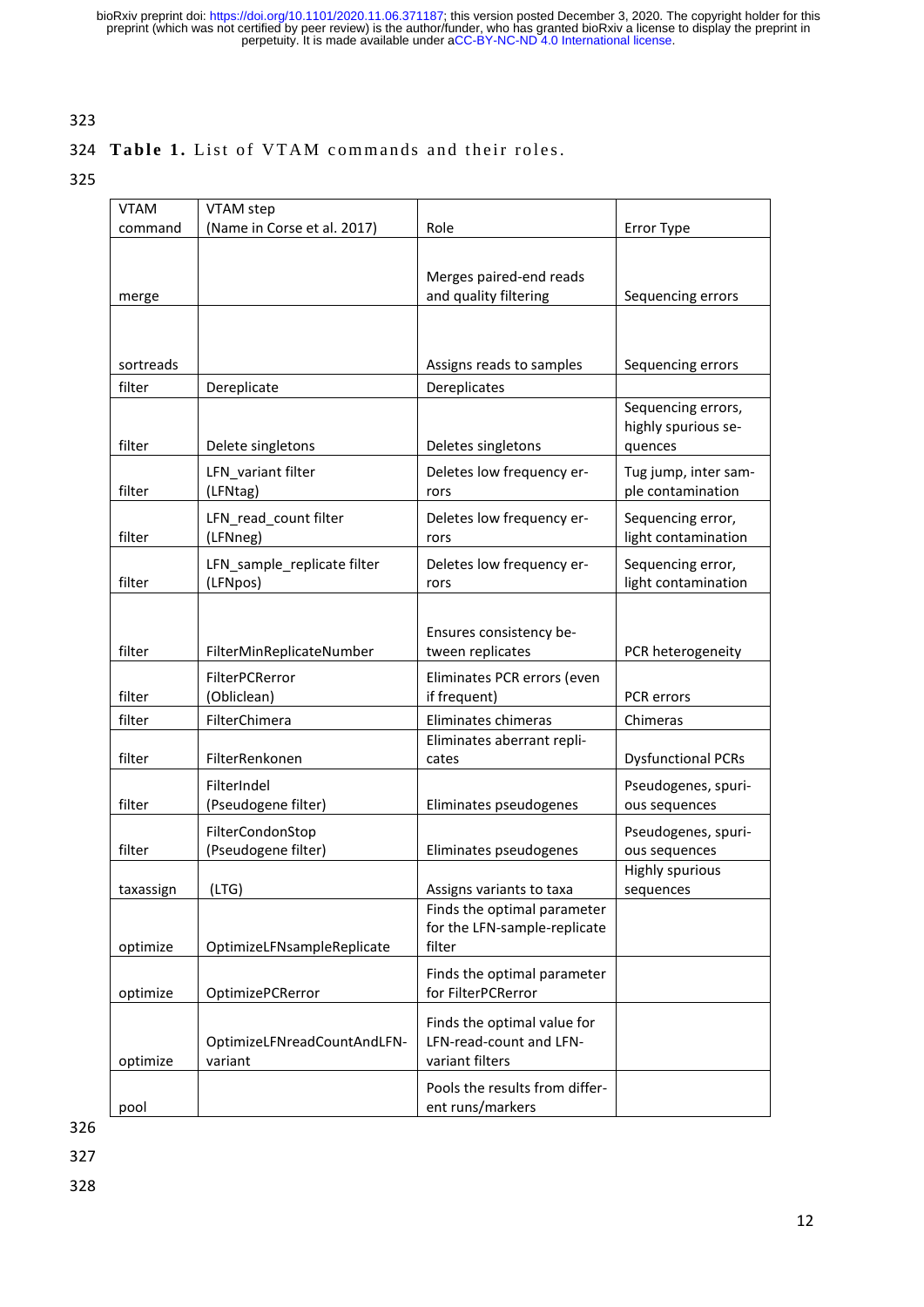- 329 Table 2. Number of false positive occurrences compared to the total number
- 330 of occurrences. In negative control and mock samples, the count of false
- 331 positives is precise, since the sample composition is known.

|                   | VTAM Fish  | DADA Fish    | <b>VTAM Bat</b> | DADA Bat     |
|-------------------|------------|--------------|-----------------|--------------|
| Negative controls | $0/0(0\%)$ | 32/32 (100%) | 2/2 (100%)      | 19/19 (100%) |
| Mock samples      | 5/17 (29%) | 37/49 (75%)  | 22/61 (36%)     | 73/114 (65%) |

332